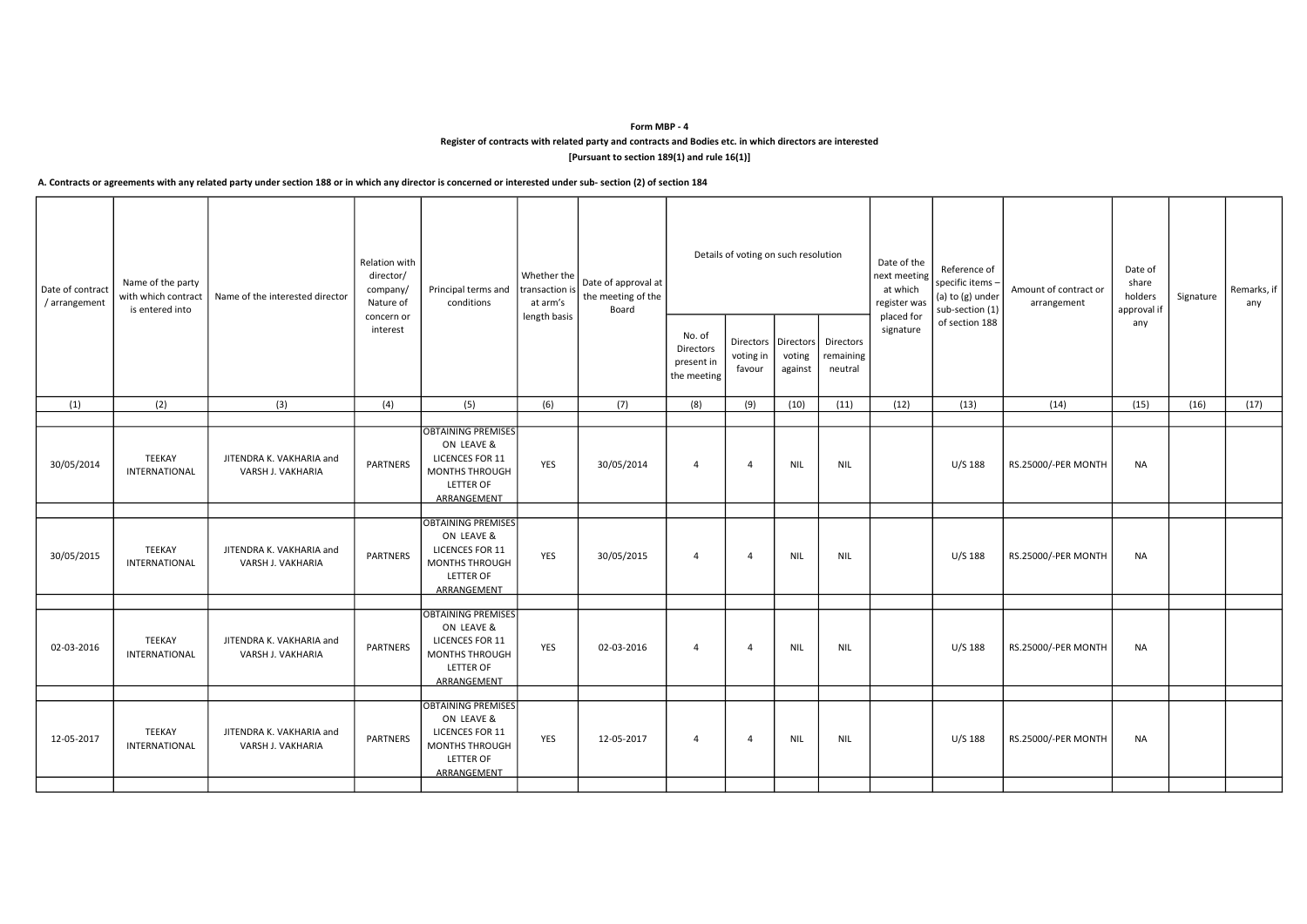| 11-12-2018 | TEEKAY<br>INTERNATIONAL | JITENDRA K. VAKHARIA and<br>VARSH J. VAKHARIA | <b>PARTNERS</b> | IOBTAINING PREMISESI<br>ON LEAVE &<br><b>LICENCES FOR 11</b><br><b>MONTHS THROUGH</b><br><b>LETTER OF</b><br>ARRANGEMENT      | YES        | 11-12-2018 | Δ              | $\overline{a}$ | <b>NIL</b> | <b>NIL</b> | 02-08-2019 |                            | U/S 188(A)(D)   RS.25000/-PER MONTH                                                            | <b>NA</b> |  |
|------------|-------------------------|-----------------------------------------------|-----------------|-------------------------------------------------------------------------------------------------------------------------------|------------|------------|----------------|----------------|------------|------------|------------|----------------------------|------------------------------------------------------------------------------------------------|-----------|--|
| 11-04-2019 | TEEKAY<br>INTERNATIONAL | JITENDRA K. VAKHARIA and<br>VARSH J. VAKHARIA | <b>PARTNERS</b> | <b>OBTAINING PREMISES</b><br>ON LEAVE &<br>LICENCES FOR 11<br><b>MONTHS THROUGH</b><br><b>LETTER OF</b><br>ARRANGEMENT        | <b>YES</b> | 11-04-2019 | $\overline{a}$ | 4              | <b>NIL</b> | <b>NIL</b> |            | 02-07-2020   U/S 188(A)(D) | RS.25000/-PER MONTH<br>(upto 31.03.2020 and<br>therafter Rs. 20,000/-<br>p.m. from 01.04.2020) | <b>NA</b> |  |
| 21/07/2020 | TEEKAY<br>INTERNATIONAL | JITENDRA K. VAKHARIA and<br>VARSH J. VAKHARIA | PARTNERS        | <b>OBTAINING PREMISES</b><br>ON LEAVE &<br><b>LICENCES FOR 11</b><br><b>MONTHS THROUGH</b><br><b>LETTER OF</b><br>ARRANGEMENT | <b>YES</b> | 21/07/2020 | -4             | $\overline{a}$ | <b>NIL</b> | NIL        |            |                            | 09-11-2020   U/S 188(A)(D)   RS.20000/-PER MONTH                                               | <b>NA</b> |  |
| 28-06-2021 | TEEKAY<br>INTERNATIONAL | JITENDRA K. VAKHARIA and<br>VARSH J. VAKHARIA | PARTNERS        | OBTAINING PREMISES<br>ON LEAVE &<br>LICENCES FOR 11<br><b>MONTHS THROUGH</b><br><b>LETTER OF</b><br>ARRANGEMENT               | YES        | 28-06-2021 | $\overline{4}$ | $\overline{a}$ | NIL        | <b>NIL</b> | 21-07-2021 |                            | U/S 188(A)(D)   RS.20000/-PER MONTH                                                            | <b>NA</b> |  |

## B. Name of the bodies corporate, firms or other association of individuals as mentioned under sub-section (1) of section 184, in which any director is having any concern or interest

| Names of the Companies /bodies corporate/ firms/ association of |                                 | Nature of interest or concern / Change in interest or | Shareholding | Date on which interest or concern |  |  |  |  |  |
|-----------------------------------------------------------------|---------------------------------|-------------------------------------------------------|--------------|-----------------------------------|--|--|--|--|--|
| individuals                                                     | Name of the interested director | concern                                               | (if any)     | arose / changed                   |  |  |  |  |  |
| FOR FINANCIAL YEAR ENDED 2012-2013                              |                                 |                                                       |              |                                   |  |  |  |  |  |
| EVEREST YARN AGENCY PVT LTD                                     | JITENDRA K. VAKHARIA            | Director                                              |              | 23-12-1983                        |  |  |  |  |  |
| OMKAR TEXOLENE PVT LTD                                          | JITENDRA K. VAKHARIA            | Director                                              |              | 17-03-1990                        |  |  |  |  |  |
| EVERLON SOLAR ENERGY PRIVATE LIMITED                            | JITENDRA K. VAKHARIA            | Director                                              |              | 17-09-1990                        |  |  |  |  |  |
| VAKHARIA FINANCIAL SERVICES LIMITED                             | JITENDRA K. VAKHARIA            | Director                                              |              | 17/02/1995                        |  |  |  |  |  |
| VAKHARIA SYNTHETICS PRIVATE LIMITED                             | JITENDRA K. VAKHARIA            | Director                                              |              | 15-12-1990                        |  |  |  |  |  |
| <b>EVERLON POWER LIMITED</b>                                    | JITENDRA K. VAKHARIA            | Director                                              |              | 31/12/2010                        |  |  |  |  |  |
|                                                                 |                                 |                                                       |              |                                   |  |  |  |  |  |
| Vakharia Power Infrastructure Ltd.,                             | VARSHA J. VAKHARIA              | Director                                              |              | 09-09-2011                        |  |  |  |  |  |
| Vakharia Synthetics Private Itd                                 | VARSHA J. VAKHARIA              | Director                                              |              | 17/02/1995                        |  |  |  |  |  |
| Omkar Texolene Private Ltd                                      | VARSHA J. VAKHARIA              | Director                                              |              | 14/03/1995                        |  |  |  |  |  |
| Vakharia Financial Services Ltd                                 | VARSHA J. VAKHARIA              | Director                                              |              | 17/02/1995                        |  |  |  |  |  |
| Everlon Power Limited                                           | VARSHA J. VAKHARIA              | Director                                              |              | 31/12/2010                        |  |  |  |  |  |
| Everlon Solar Energy Private Ltd                                | VARSHA J. VAKHARIA              | Director                                              |              | 26/12/1997                        |  |  |  |  |  |
| Everest Yarn Agency Private Ltd                                 | VARSHA J. VAKHARIA              | Director                                              |              | 24/08/2000                        |  |  |  |  |  |
|                                                                 |                                 |                                                       |              |                                   |  |  |  |  |  |
| Vakharia Power Infrastructure Ltd                               | DINESH P. TURAKHIA              | Director and Shareholder                              | 3000         | 15/01/2013                        |  |  |  |  |  |
| kans Tradinc Co. pvt ltd                                        | KAMLESH C. SANGHAVI             | Director                                              |              | 23/02/2008                        |  |  |  |  |  |
| Vakharia Power Infrastructure Ltd.,                             | KAMLESH C. SANGHAVI             | Director                                              |              | 09-09-2011                        |  |  |  |  |  |
| Assets Resolutions Services india pvt ltd                       | KAMLESH C. SANGHAVI             | Director                                              |              | 26/12/2012                        |  |  |  |  |  |
| FOR FINANCIAL YEAR ENDED 2013-2014                              |                                 |                                                       |              |                                   |  |  |  |  |  |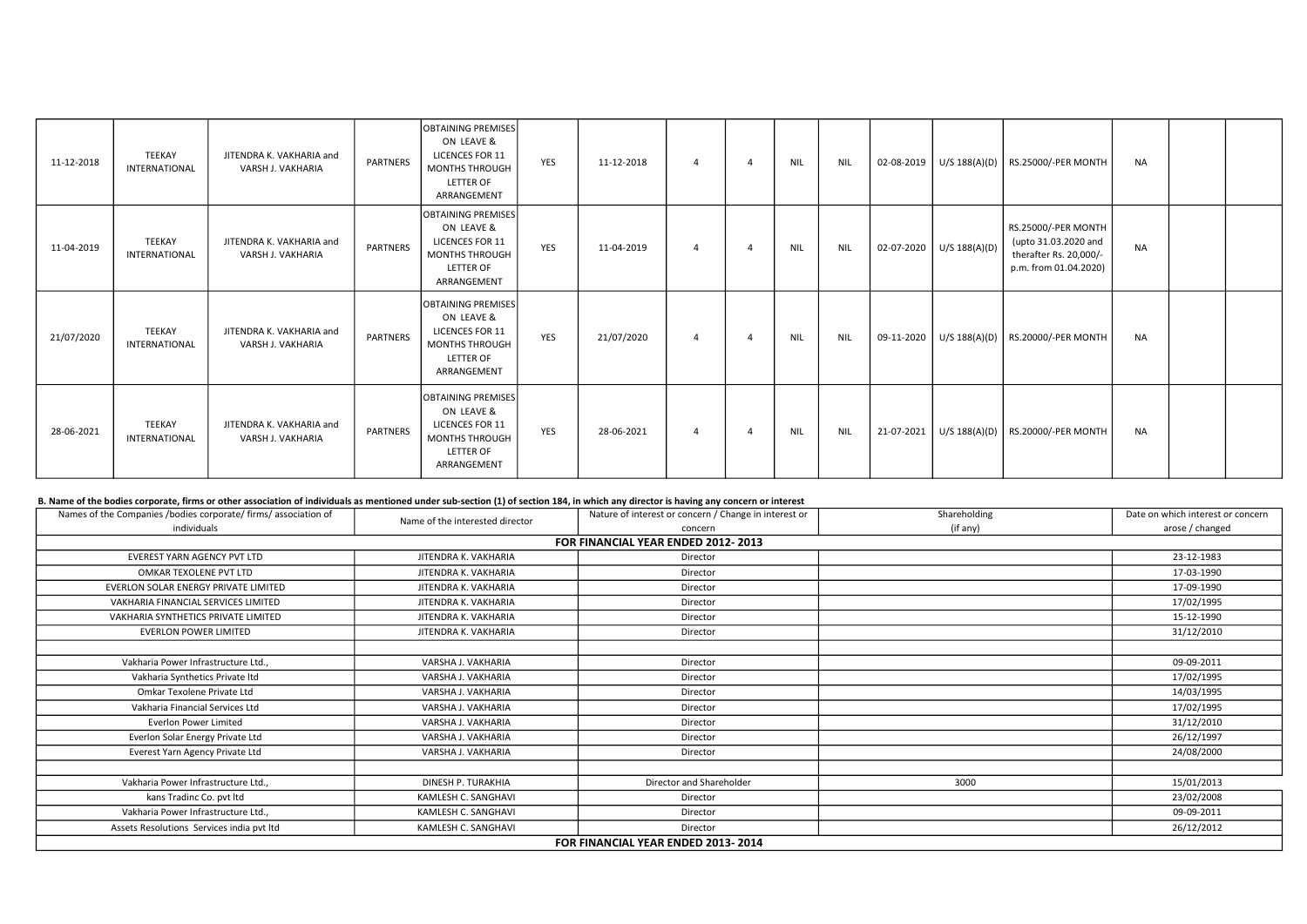| EVEREST YARN AGENCY PVT LTD               | JITENDRA K. VAKHARIA | Director                           |      | 23-12-1983 |  |  |  |  |
|-------------------------------------------|----------------------|------------------------------------|------|------------|--|--|--|--|
| OMKAR TEXOLENE PVT LTD                    | JITENDRA K. VAKHARIA | Director                           |      | 17-03-1990 |  |  |  |  |
| EVERLON SOLAR ENERGY PRIVATE LIMITED      | JITENDRA K. VAKHARIA | Director                           |      | 17-09-1990 |  |  |  |  |
| VAKHARIA FINANCIAL SERVICES LIMITED       | JITENDRA K. VAKHARIA | Director                           |      | 17/02/1995 |  |  |  |  |
| VAKHARIA SYNTHETICS PRIVATE LIMITED       | JITENDRA K. VAKHARIA | Director                           |      | 15-12-1990 |  |  |  |  |
| <b>EVERLON POWER LIMITED</b>              | JITENDRA K. VAKHARIA | Director                           |      | 31/12/2010 |  |  |  |  |
|                                           |                      |                                    |      |            |  |  |  |  |
| Vakharia Power Infrastructure Ltd.,       | VARSHA J. VAKHARIA   | Director                           |      | 09-09-2011 |  |  |  |  |
| Vakharia Synthetics Private Itd           | VARSHA J. VAKHARIA   | Director                           |      | 17/02/1995 |  |  |  |  |
| Omkar Texolene Private Ltd                | VARSHA J. VAKHARIA   | Director                           |      | 14/03/1995 |  |  |  |  |
| Vakharia Financial Services Ltd           | VARSHA J. VAKHARIA   | Director                           |      | 17/02/1995 |  |  |  |  |
| Everlon Power Limited                     | VARSHA J. VAKHARIA   | Director                           |      | 31/12/2010 |  |  |  |  |
| Everlon Solar Energy Private Ltd          | VARSHA J. VAKHARIA   | Director                           |      | 26/12/1997 |  |  |  |  |
| Everest Yarn Agency Private Ltd           | VARSHA J. VAKHARIA   | Director                           |      | 24/08/2000 |  |  |  |  |
| Vakharia Power Infrastructure Ltd.,       | DINESH P. TURAKHIA   | Director and Shareholder           | 3000 | 15/01/2013 |  |  |  |  |
| kans Tradinc Co. pvt ltd                  | KAMLESH C. SANGHAVI  | Director                           |      | 23/02/2008 |  |  |  |  |
| Vakharia Power Infrastructure Ltd.,       | KAMLESH C. SANGHAVI  | Director                           |      | 09-09-2011 |  |  |  |  |
| Assets Resolutions Services india pvt ltd | KAMLESH C. SANGHAVI  | Director                           |      | 26/12/2012 |  |  |  |  |
|                                           |                      |                                    |      |            |  |  |  |  |
| FOR FINANCIAL YEAR ENDED 2014-2015        |                      |                                    |      |            |  |  |  |  |
| EVEREST YARN AGENCY PVT LTD               | JITENDRA K. VAKHARIA | Director                           |      | 23-12-1983 |  |  |  |  |
| OMKAR TEXOLENE PVT LTD                    | JITENDRA K. VAKHARIA | Director                           |      | 17-03-1990 |  |  |  |  |
| EVERLON SOLAR ENERGY PRIVATE LIMITED      | JITENDRA K. VAKHARIA | Director                           |      | 17-09-1990 |  |  |  |  |
| VAKHARIA FINANCIAL SERVICES LIMITED       | JITENDRA K. VAKHARIA | Director                           |      | 17/02/1995 |  |  |  |  |
| VAKHARIA SYNTHETICS PRIVATE LIMITED       | JITENDRA K. VAKHARIA | Director                           |      | 15-12-1990 |  |  |  |  |
| <b>EVERLON POWER LIMITED</b>              | JITENDRA K. VAKHARIA | Director                           |      | 31/12/2010 |  |  |  |  |
|                                           |                      |                                    |      |            |  |  |  |  |
| Vakharia Synthetics Private Itd           | VARSHA J. VAKHARIA   | Director                           |      | 17/02/1995 |  |  |  |  |
| Omkar Texolene Private Ltd                | VARSHA J. VAKHARIA   | Director                           |      | 14/03/1995 |  |  |  |  |
| Everlon Solar Energy Private Ltd          | VARSHA J. VAKHARIA   | Director                           |      | 26/12/1997 |  |  |  |  |
| Everest Yarn Agency Private Ltd           | VARSHA J. VAKHARIA   | Director                           |      | 24/08/2000 |  |  |  |  |
| Vakharia Power Infrastructure Ltd.,       | VARSHA J. VAKHARIA   | Director                           |      | 09-09-2011 |  |  |  |  |
| Vakharia Financial Services Ltd           | VARSHA J. VAKHARIA   | Director                           |      | 17/02/1995 |  |  |  |  |
|                                           |                      |                                    |      |            |  |  |  |  |
| Vakharia Power Infrastructure Ltd.,       | DINESH P. TURAKHIA   | Director and Shareholder           | 3000 | 15/01/2013 |  |  |  |  |
| kans Tradinc Co. pvt ltd                  | KAMLESH C. SANGHAVI  | Director                           |      | 23/02/2008 |  |  |  |  |
| Vakharia Power Infrastructure Ltd.,       | KAMLESH C. SANGHAVI  | Director                           |      | 09-09-2011 |  |  |  |  |
| Assets Resolutions Services india pvt ltd | KAMLESH C. SANGHAVI  | Director                           |      | 26/12/2012 |  |  |  |  |
|                                           |                      | FOR FINANCIAL YEAR ENDED 2015-2016 |      |            |  |  |  |  |
| EVEREST YARN AGENCY PVT LTD               | JITENDRA K. VAKHARIA | Director                           |      | 23-12-1983 |  |  |  |  |
| OMKAR TEXOLENE PVT LTD                    | JITENDRA K. VAKHARIA | Director                           |      | 17-03-1990 |  |  |  |  |
| EVERLON SOLAR ENERGY PRIVATE LIMITED      | JITENDRA K. VAKHARIA | Director                           |      | 17-09-1990 |  |  |  |  |
| VAKHARIA FINANCIAL SERVICES LIMITED       | JITENDRA K. VAKHARIA | Director                           |      | 17/02/1995 |  |  |  |  |
| VAKHARIA SYNTHETICS PRIVATE LIMITED       | JITENDRA K. VAKHARIA | Director                           |      | 15-12-1990 |  |  |  |  |
| <b>EVERLON POWER LIMITED</b>              | JITENDRA K. VAKHARIA | Director                           |      | 31/12/2010 |  |  |  |  |
|                                           |                      |                                    |      |            |  |  |  |  |
| Vakharia Synthetics Private Itd           | VARSHA J. VAKHARIA   | Director                           |      | 17/02/1995 |  |  |  |  |
| Omkar Texolene Private Ltd                | VARSHA J. VAKHARIA   | Director                           |      | 14/03/1995 |  |  |  |  |
| Everlon Solar Energy Private Ltd          | VARSHA J. VAKHARIA   | Director                           |      | 26/12/1997 |  |  |  |  |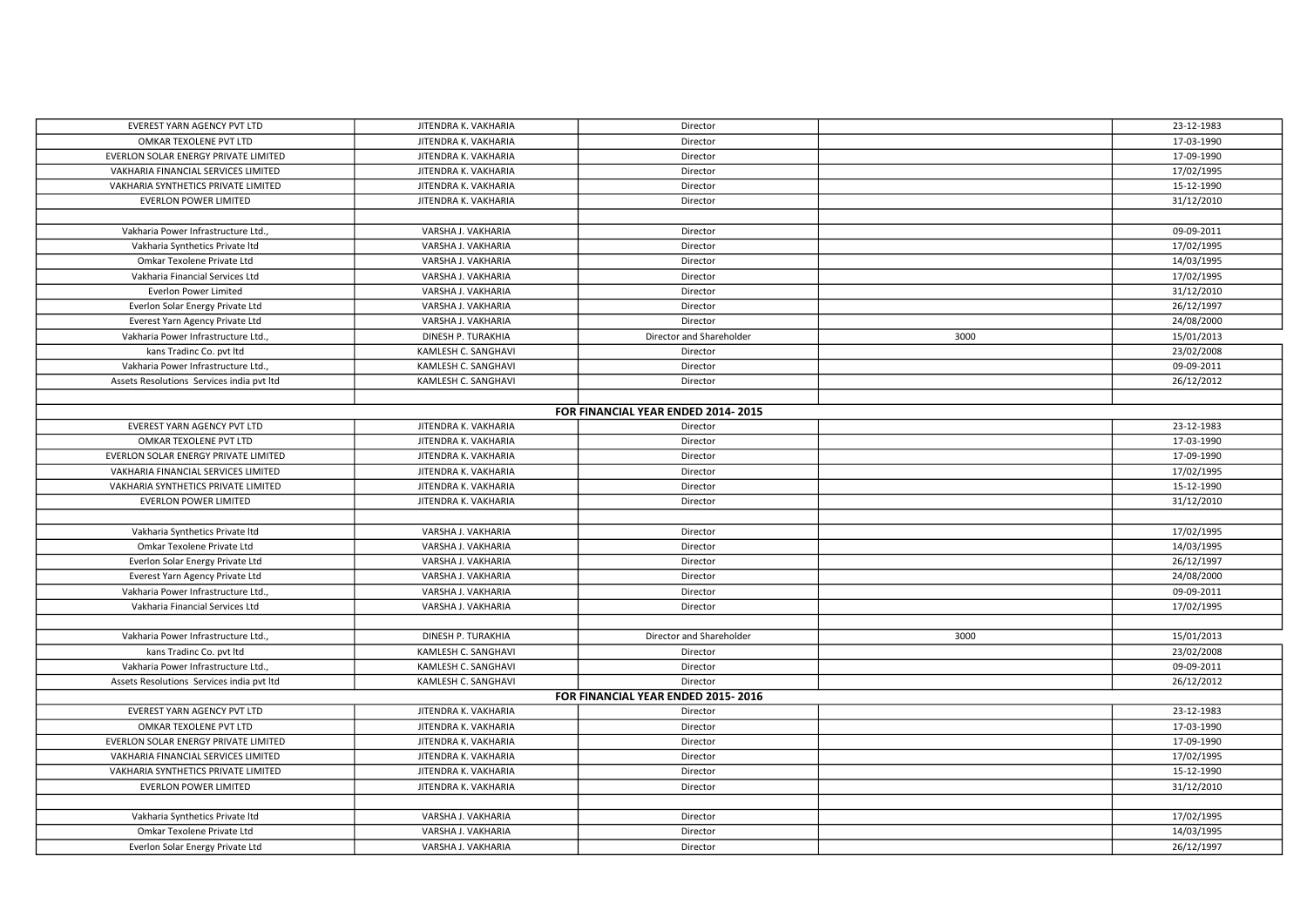| Everest Yarn Agency Private Ltd                                                              | VARSHA J. VAKHARIA   | Director                           |              | 24/08/2000 |
|----------------------------------------------------------------------------------------------|----------------------|------------------------------------|--------------|------------|
| Vakharia Power Infrastructure Ltd.                                                           | VARSHA J. VAKHARIA   | Director                           |              | 09-09-2011 |
| Vakharia Financial Services Ltd                                                              | VARSHA J. VAKHARIA   | Director                           |              | 17/02/1995 |
|                                                                                              |                      |                                    |              |            |
| Vakharia Power Infrastructure Ltd.,                                                          | DINESH P. TURAKHIA   | Director and Shareholder           | 3000         | 15/01/2013 |
| kans Tradinc Co. pvt ltd                                                                     | KAMLESH C. SANGHAVI  | Director                           |              | 23/02/2008 |
| Vakharia Power Infrastructure Ltd.,                                                          | KAMLESH C. SANGHAVI  | Director                           |              | 09-09-2011 |
| Assets Resolutions Services india pvt ltd                                                    | KAMLESH C. SANGHAVI  | Director                           |              | 26/12/2012 |
|                                                                                              |                      |                                    |              |            |
| Finance Monitor (india) Limited                                                              | NITIN I. PAREKH      | Director                           | 13.34%       | 23/10/1992 |
| Nirarg Commodities Pvt.Ltd                                                                   | NITIN I. PAREKH      | Director                           | <b>NIL</b>   | 8-12-2004  |
| <u>הוט מפוזפשסטופ בחפוצץ בנט.ך וטו וופוזץ מוטשוו as variana rower</u><br>Infractructura Itd) | NITIN I. PAREKH      | Director                           | <b>NIL</b>   | 29/03/2016 |
|                                                                                              |                      | FOR FINANCIAL YEAR ENDED 2016-2017 |              |            |
| Everest Yarn Agency Private Ltd                                                              | JITENDRA K. VAKHARIA | Director and Shareholder           | 430          | 23-12-1983 |
| Omkar Texolene Private Ltd                                                                   | JITENDRA K. VAKHARIA | Director and Shareholder           | 148900       | 17-03-1990 |
| Everlon Solar Energy Private Ltd                                                             | JITENDRA K. VAKHARIA | Director and Shareholder           | 41020        | 17-09-1990 |
| Vakharia Financial Services Ltd                                                              | JITENDRA K. VAKHARIA | Director and Shareholder           | 200          | 17/02/1995 |
| Vakharia Synthetics Private Itd                                                              | JITENDRA K. VAKHARIA | Director and Shareholder           | 96100        | 15-12-1990 |
| <b>Everlon Power Limited</b>                                                                 | JITENDRA K. VAKHARIA | Director and Shareholder           | $\mathbf{1}$ | 31/12/2010 |
| Vakharia Power Infrastructure Limited (Ind Renewable Energy Limited)                         | JITENDRA K. VAKHARIA | Director and Shareholder           | 30,61,337    | 09-09-2011 |
| Teekay International                                                                         | JITENDRA K. VAKHARIA | Partner                            | 25.00%       | 11-05-2013 |
|                                                                                              |                      |                                    |              |            |
| Omkar Texolene Pvt Ltd                                                                       | VARSHA J. VAKHARIA   | Director and Shareholder           | 100          | 14/03/1995 |
| Vakharia Synthetics Private Limited                                                          | VARSHA J. VAKHARIA   | Director and Shareholder           | 104000       | 17/02/1995 |
| Vakharia Financial Services Limited                                                          | VARSHA J. VAKHARIA   | Director and Shareholder           | 100          | 17/02/1995 |
| Everlon Solar Energy Private Limited                                                         | VARSHA J. VAKHARIA   | Director and Shareholder           | 48000        | 26/12/1997 |
| Everest Yarn Agency Pvt Ltd                                                                  | VARSHA J. VAKHARIA   | Director and Shareholder           | 634          | 24/08/2000 |
| <b>Everlon Power Limited</b>                                                                 | VARSHA J. VAKHARIA   | Director and Shareholder           | 40001        | 31/12/2010 |
| Ind Renewable Energy Ltd. (Formerly name as vakharia power<br>infrastructure limited)        | VARSHA J. VAKHARIA   | Director and Shareholder           | 1019455      | 09-09-2011 |
| Teekay International                                                                         | VARSHA J. VAKHARIA   | Partner                            | 75%          | 11-05-2013 |
|                                                                                              |                      |                                    |              |            |
| Ind Renewable Energy Ltd                                                                     | DINESH P. TURAKHIA   | Director and Shareholder           | 3000         | 15/01/2013 |
|                                                                                              |                      |                                    |              |            |
| Finance Monitor (india) Limited                                                              | NITIN I. PAREKH      | Director                           | 13.34%       | 23/10/1992 |
| Nirarg Commodities Pvt.Ltd                                                                   | NITIN I. PAREKH      | Director                           | <b>NIL</b>   | 8-12-2004  |
| Ind Renewable Energy Ltd.( formerly known as Vakharia Power<br>Infrastructure Ltd)           | NITIN I. PAREKH      | Director                           | <b>NIL</b>   | 29/03/2016 |
|                                                                                              |                      |                                    |              |            |
|                                                                                              |                      |                                    |              |            |
|                                                                                              |                      | FOR FINANCIAL YEAR ENDED 2017-2018 |              |            |
| Everest Yarn Agency Private Ltd                                                              | JITENDRA K. VAKHARIA | Director and Shareholder           | 430          | 14-10-1982 |
| Omkar Texolene LLP                                                                           | JITENDRA K. VAKHARIA | <b>Designated Partner</b>          | $\mathbf{1}$ | 24-02-2016 |
| Everlon Solar Energy Private Ltd                                                             | JITENDRA K. VAKHARIA | Director and Shareholder           | 41020        | 28-03-1991 |
| Vakharia Financial Services Ltd                                                              | JITENDRA K. VAKHARIA | Director and Shareholder           | 200          | 17/02/1995 |
| Vakharia Synthetics Private Itd                                                              | JITENDRA K. VAKHARIA | Director and Shareholder           | 96100        | 08-10-1998 |
| Vakharia Power Infrastructure Limited (Ind Renewable Energy Limited)                         | JITENDRA K. VAKHARIA | Director and Shareholder           | 4191830      | 09-09-2011 |
| Teekay International                                                                         | JITENDRA K. VAKHARIA | Partner                            | 25.00%       | 11-05-2013 |
|                                                                                              |                      |                                    |              |            |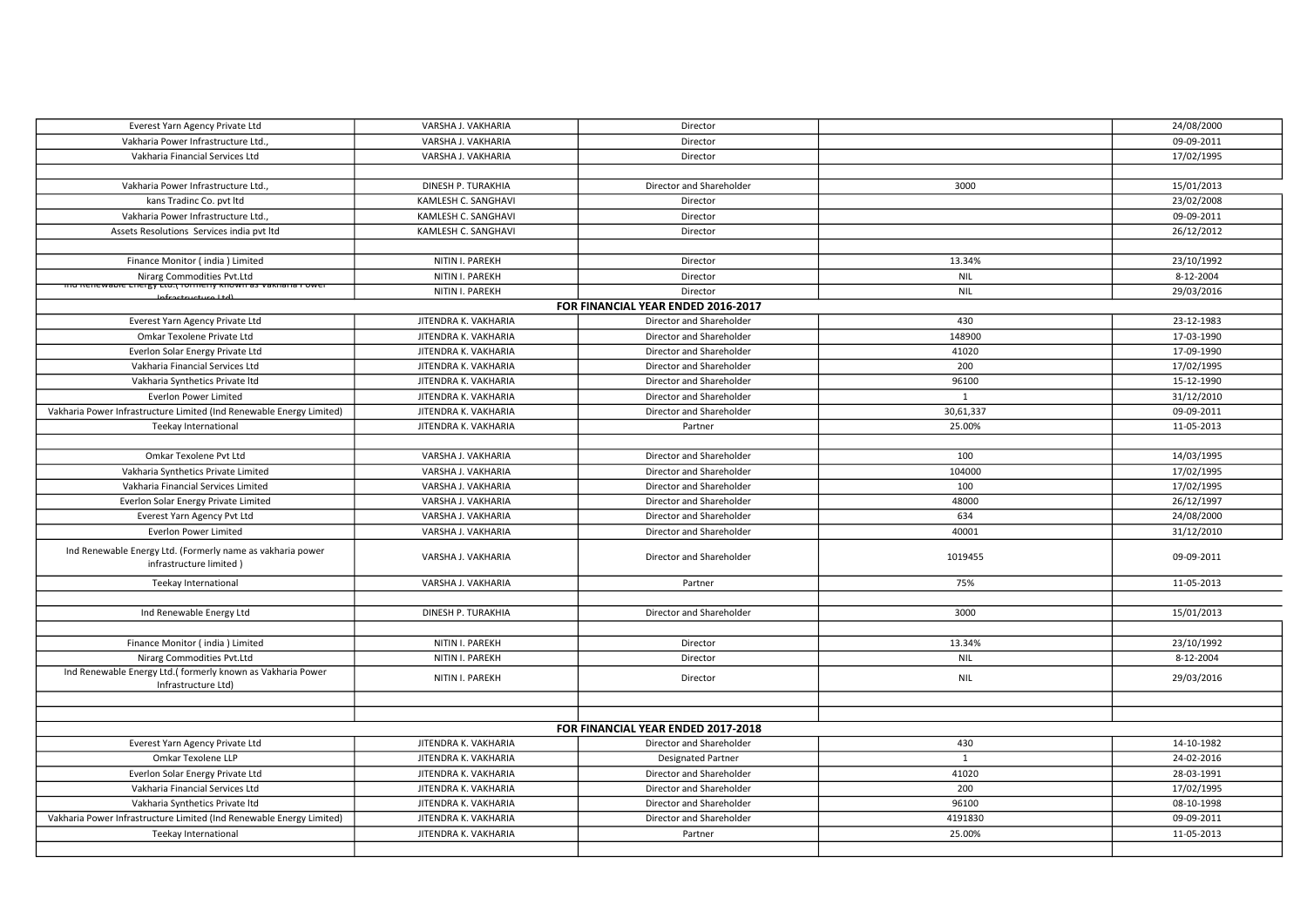| Omkar Texolene LLP                                                                    | VARSHA J. VAKHARIA   | <b>Designated Partner</b>          | 50%        | 24/02/2016 |  |  |  |  |
|---------------------------------------------------------------------------------------|----------------------|------------------------------------|------------|------------|--|--|--|--|
| Vakharia Synthetics Private Limited                                                   | VARSHA J. VAKHARIA   | Director and Shareholder           | 104000     | 17/02/1995 |  |  |  |  |
| Vakharia Financial Services Limited                                                   | VARSHA J. VAKHARIA   | Director and Shareholder           | 100        | 17/02/1995 |  |  |  |  |
| Everlon Solar Energy Private Limited                                                  | VARSHA J. VAKHARIA   | Director and Shareholder           | 48000      | 26/12/1997 |  |  |  |  |
| Everest Yarn Agency Pvt Ltd                                                           | VARSHA J. VAKHARIA   | Director and Shareholder           | 634        | 24/08/2000 |  |  |  |  |
| Ind Renewable Energy Ltd. (Formerly name as vakharia power<br>infrastructure limited) | VARSHA J. VAKHARIA   | Director and Shareholder           | 1024305    | 09-09-2011 |  |  |  |  |
| Teekay International                                                                  | VARSHA J. VAKHARIA   | Partner                            | 75%        | 11-05-2013 |  |  |  |  |
| IND Renewable Solar Private Limited                                                   | VARSHA J. VAKHARIA   | Director and Shareholder           | 35000      | 15/02/2017 |  |  |  |  |
|                                                                                       |                      |                                    |            |            |  |  |  |  |
| Ind Renewable Energy Ltd                                                              | DINESH P. TURAKHIA   | Director and Shareholder           | 3000       | 15/01/2013 |  |  |  |  |
| Vakharia Financial Services Limited                                                   | DINESH P. TURAKHIA   | Director                           |            | 30/04/2016 |  |  |  |  |
|                                                                                       |                      |                                    |            |            |  |  |  |  |
| Finance Monitor (india) Limited                                                       | NITIN I. PAREKH      | Director                           | 13.34%     | 23/10/1992 |  |  |  |  |
| Nirarg Commodities Pvt.Ltd                                                            | NITIN I. PAREKH      | Director                           | <b>NIL</b> | 8-12-2004  |  |  |  |  |
| <u>nu Kenewabie chergy ctu.j formeny known as vakhana Power</u>                       | NITIN I. PAREKH      | Director                           | <b>NIL</b> | 29/03/2016 |  |  |  |  |
| Infractructura Itd)<br>NI Parekh Shah & Associates LLP                                | NITIN I. PAREKH      | <b>Designated Partner</b>          |            | 04-09-2017 |  |  |  |  |
|                                                                                       |                      |                                    |            |            |  |  |  |  |
|                                                                                       |                      |                                    |            |            |  |  |  |  |
| FOR FINANCIAL YEAR ENDED 2018-2019                                                    |                      |                                    |            |            |  |  |  |  |
| Everest Yarn Agency Private Ltd                                                       | JITENDRA K. VAKHARIA | Director and Shareholder           | 430        | 14-10-1982 |  |  |  |  |
| Omkar Texolene LLP                                                                    | JITENDRA K. VAKHARIA | <b>Designated Partner</b>          | 50%        | 24-02-2016 |  |  |  |  |
| Everlon Solar Energy Private Ltd                                                      | JITENDRA K. VAKHARIA | Director and Shareholder           | 41020      | 28-03-1991 |  |  |  |  |
| Vakharia Financial Services Ltd                                                       | JITENDRA K. VAKHARIA | Director and Shareholder           | 200        | 17/02/1995 |  |  |  |  |
| Vakharia Synthetics Private Itd                                                       | JITENDRA K. VAKHARIA | Director and Shareholder           | 96100      | 08-10-1998 |  |  |  |  |
| Vakharia Power Infrastructure Limited (Ind Renewable Energy Limited)                  | JITENDRA K. VAKHARIA | Director and Shareholder           | 497774     | 09-09-2011 |  |  |  |  |
| Teekay International                                                                  | JITENDRA K. VAKHARIA | Partner                            | 25.00%     | 11-05-2013 |  |  |  |  |
|                                                                                       |                      |                                    |            |            |  |  |  |  |
| Omkar Texolene LLP                                                                    | VARSHA J. VAKHARIA   | <b>Designated Partner</b>          | 50%        | 24/02/2016 |  |  |  |  |
| Vakharia Synthetics Private Limited                                                   | VARSHA J. VAKHARIA   | Director and Shareholder           | 104000     | 28/03/1991 |  |  |  |  |
| Vakharia Financial Services Limited                                                   | VARSHA J. VAKHARIA   | Director and Shareholder           | 100        | 17/02/1995 |  |  |  |  |
| Everlon Solar Energy Private Limited                                                  | VARSHA J. VAKHARIA   | Director and Shareholder           | 48000      | 26/12/1997 |  |  |  |  |
| Everest Yarn Agency Pvt Ltd                                                           | VARSHA J. VAKHARIA   | Director and Shareholder           | 634        | 24/08/2000 |  |  |  |  |
| <del>mu Kenewable Energy Etu. (Formeny name as vakhana power</del>                    | VARSHA J. VAKHARIA   | Director and Shareholder           | 115078     | 09-09-2011 |  |  |  |  |
| infractructure limited L<br>Teekay International                                      | VARSHA J. VAKHARIA   | Partner                            | 75%        | 11-05-2013 |  |  |  |  |
| IND Renewable Solar Private Limited                                                   | VARSHA J. VAKHARIA   | Director and Shareholder           | 35000      | 15/02/2017 |  |  |  |  |
|                                                                                       |                      |                                    |            |            |  |  |  |  |
| Ind Renewable Energy Ltd                                                              | DINESH P. TURAKHIA   | Director and Shareholder           | 3000       | 15/01/2013 |  |  |  |  |
| Vakharia Financial Services Limited                                                   | DINESH P. TURAKHIA   | Director                           |            | 30/04/2016 |  |  |  |  |
|                                                                                       |                      |                                    |            |            |  |  |  |  |
| Finance Monitor (india) Limited                                                       | NITIN I. PAREKH      | Director                           | 13.34%     | 23/10/1992 |  |  |  |  |
| Nirarg Commodities Pvt.Ltd                                                            | NITIN I. PAREKH      | Director                           | <b>NIL</b> | 8-12-2004  |  |  |  |  |
| inu Kenewable chergy Ltu.( formerly known as vakharia Power                           | NITIN I. PAREKH      | Director                           | <b>NIL</b> | 29/03/2016 |  |  |  |  |
| Infractructura1td1<br>NI Parekh Shah & Associates LLP                                 | NITIN I. PAREKH      | <b>Designated Partner</b>          |            | 04-09-2017 |  |  |  |  |
|                                                                                       |                      |                                    |            |            |  |  |  |  |
|                                                                                       |                      |                                    |            |            |  |  |  |  |
|                                                                                       |                      | FOR FINANCIAL YEAR ENDED 2019-2020 |            |            |  |  |  |  |
|                                                                                       |                      |                                    |            |            |  |  |  |  |
|                                                                                       |                      |                                    |            |            |  |  |  |  |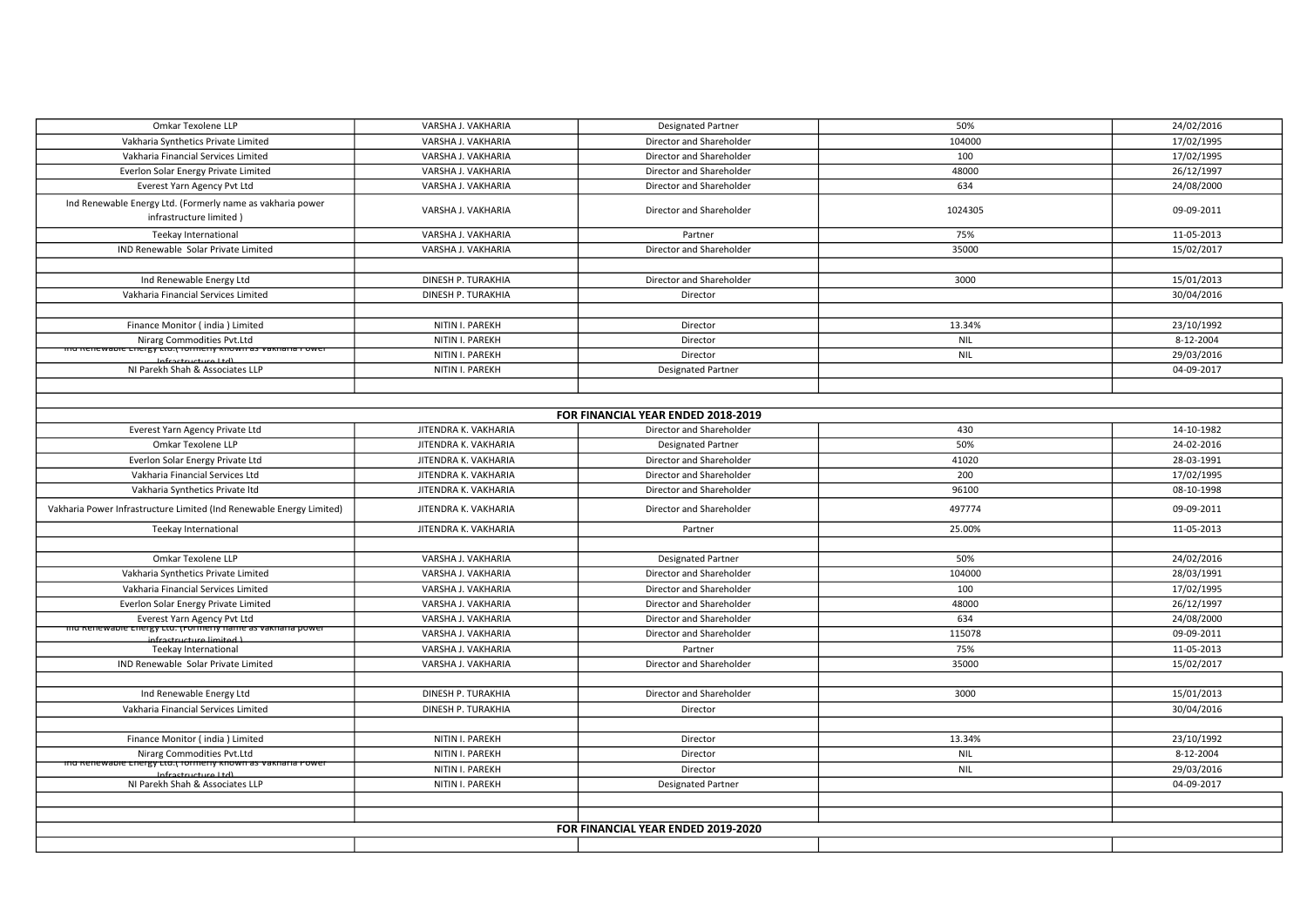| Everest Yarn Agency Private Ltd                                                                | JITENDRA K. VAKHARIA      | Director and Shareholder           | 430        | 14-10-1982 |
|------------------------------------------------------------------------------------------------|---------------------------|------------------------------------|------------|------------|
| Omkar Texolene LLP                                                                             | JITENDRA K. VAKHARIA      | <b>Designated Partner</b>          | 50%        | 24-02-2016 |
| Everlon Solar Energy Private Ltd                                                               | JITENDRA K. VAKHARIA      | Director and Shareholder           | 41020      | 28-03-1991 |
| Vakharia Synthetics Private Itd                                                                | JITENDRA K. VAKHARIA      | Director and Shareholder           | 96100      | 08-10-1998 |
| Vakharia Power Infrastructure Limited (Ind Renewable Energy Limited)                           | JITENDRA K. VAKHARIA      | Director and Shareholder           | 155000     | 09-09-2011 |
| Teekay International                                                                           | JITENDRA K. VAKHARIA      | Partner                            | 25.00%     | 11-05-2013 |
|                                                                                                |                           |                                    |            |            |
| Omkar Texolene LLP                                                                             | VARSHA J. VAKHARIA        | <b>Designated Partner</b>          | 50%        | 24/02/2016 |
| Vakharia Synthetics Private Limited                                                            | VARSHA J. VAKHARIA        | Director and Shareholder           | 104000     | 28/03/1991 |
| Everlon Solar Energy Private Limited                                                           | VARSHA J. VAKHARIA        | Director and Shareholder           | 48000      | 26/12/1997 |
| Everest Yarn Agency Pvt Ltd                                                                    | VARSHA J. VAKHARIA        | Director and Shareholder           | 634        | 24/08/2000 |
| <del>mu Kenewable Energy Etu. (Formeny name as vakhana power</del><br>infractructure limited L | VARSHA J. VAKHARIA        | Director and Shareholder           | <b>NIL</b> | 09-09-2011 |
| Teekay International                                                                           | VARSHA J. VAKHARIA        | Partner                            | 60%        | 11-05-2013 |
| IND Renewable Solar Private Limited                                                            | VARSHA J. VAKHARIA        | Director and Shareholder           | 50000      | 15/02/2017 |
|                                                                                                |                           |                                    |            |            |
| Ind Renewable Energy Ltd                                                                       | DINESH P. TURAKHIA        | Director and Shareholder           | 300        | 15/01/2013 |
|                                                                                                |                           |                                    |            |            |
| Finance Monitor (india) Limited                                                                | NITIN I. PAREKH           | Director                           | 13.34%     | 23/10/1992 |
| Nirarg Commodities Pvt.Ltd                                                                     | NITIN I. PAREKH           | Director                           | <b>NIL</b> | 8-12-2004  |
| <del>inu Kenewable Energy Etu.( Tomleny Known as vakhana Power</del><br>Infractructura1td1     | NITIN I. PAREKH           | Director                           | <b>NIL</b> | 29/03/2016 |
| NI Parekh Shah & Associates LLP                                                                | NITIN I. PAREKH           | <b>Designated Partner</b>          |            | 04-09-2017 |
|                                                                                                |                           |                                    |            |            |
| <b>NIL</b>                                                                                     | <b>KIRON BASTY SHENOY</b> | Director                           | NIL        | <b>NIL</b> |
|                                                                                                |                           |                                    |            |            |
|                                                                                                |                           |                                    |            |            |
|                                                                                                |                           | FOR FINANCIAL YEAR ENDED 2020-2021 |            |            |
| IND Renewable Solar Private Limited                                                            | JITENDRA K. VAKHARIA      | Director                           |            | 08-08-2018 |
| Everest Yarn Agency Private Ltd                                                                | JITENDRA K. VAKHARIA      | Director and Shareholder           | 430        | 14-10-1982 |
| Omkar Texolene LLP                                                                             | JITENDRA K. VAKHARIA      | <b>Designated Partner</b>          |            | 24-02-2016 |
| Everlon Solar Energy Private Ltd                                                               | JITENDRA K. VAKHARIA      | Director and Shareholder           | 41020      | 28-03-1991 |
| Vakharia Synthetics LLP                                                                        | JITENDRA K. VAKHARIA      | <b>Designated Partner</b>          |            | 13/02/2020 |
| Vakharia Power Infrastructure Limited (Ind Renewable Energy Limited)                           | JITENDRA K. VAKHARIA      | Director and Shareholder           |            | 09-09-2011 |
| Jitendra K Vakharia (HUF)                                                                      | JITENDRA K. VAKHARIA      | Karta                              |            |            |
| Kaycee International Limited                                                                   | JITENDRA K. VAKHARIA      | Director                           |            | 29/07/2019 |
| Teekay International                                                                           | JITENDRA K. VAKHARIA      | Partner                            | 25.00%     | 11-05-2013 |
|                                                                                                |                           |                                    |            |            |
| Omkar Texolene LLP                                                                             | VARSHA J. VAKHARIA        | <b>Designated Partner</b>          | 50%        | 24/02/2016 |
| Vakharia Synthetics LLP                                                                        | VARSHA J. VAKHARIA        | <b>Designated Partner</b>          |            | 13/02/2020 |
| Everlon Solar Energy Private Limited                                                           | VARSHA J. VAKHARIA        | Director and Shareholder           | 48000      | 26/12/1997 |
| Everest Yarn Agency Pvt Ltd                                                                    | VARSHA J. VAKHARIA        | Director and Shareholder           | 634        | 24/08/2000 |
| <u>mu Renewable Energy Etu. (Formeny name as vakhana power</u><br>infractructure limited L     | VARSHA J. VAKHARIA        | Director and Shareholder           | NIL        | 09-09-2011 |
| Teekay International                                                                           | VARSHA J. VAKHARIA        | Partner                            | 50%        | 11-05-2013 |
| IND Renewable Solar Private Limited                                                            | VARSHA J. VAKHARIA        | Director and Shareholder           | 50000      | 15/02/2017 |
|                                                                                                |                           |                                    |            |            |
| Ind Renewable Energy Ltd                                                                       |                           |                                    |            |            |
|                                                                                                | DINESH P. TURAKHIA        | Director and Shareholder           | 300        | 15/01/2013 |
|                                                                                                |                           |                                    |            |            |
| Finance Monitor (india) Limited                                                                | NITIN I. PAREKH           | Director                           | 13.34%     | 23/10/1992 |
| Nirarg Commodities Pvt.Ltd                                                                     | NITIN I. PAREKH           | Director                           | NIL        | 8-12-2004  |
| <u>mu Renewable Energy Etu. (Tomleny Known as vakhana Power</u><br>Infractructure Ltdl         | NITIN I. PAREKH           | Director                           | <b>NIL</b> | 29/03/2016 |